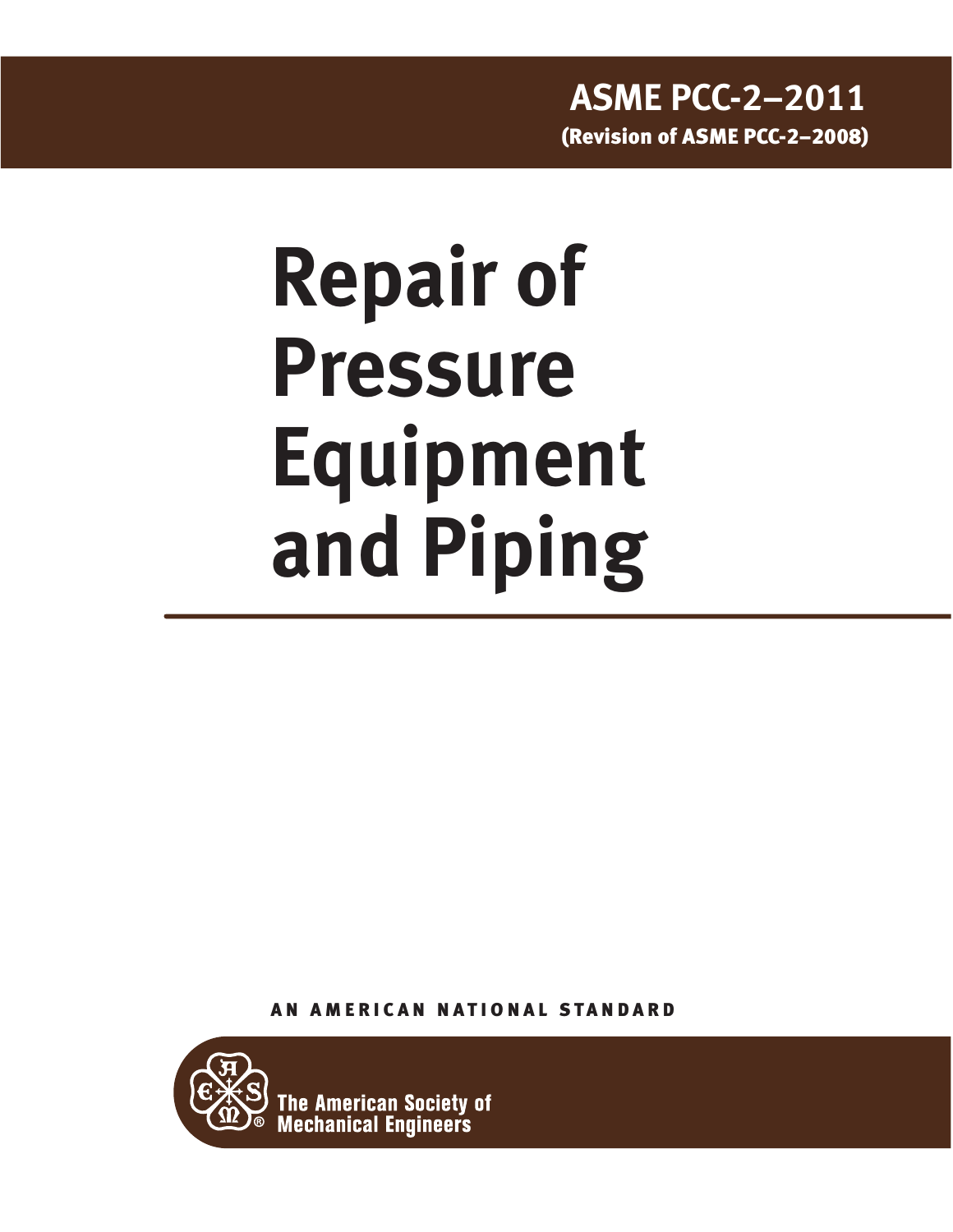## **Repair of Pressure Equipment and Piping**

AN AMERICAN NATIONAL STANDARD



The American Society of<br>Mechanical Engineers

**Three Park Avenue • New York, NY • 10016 USA**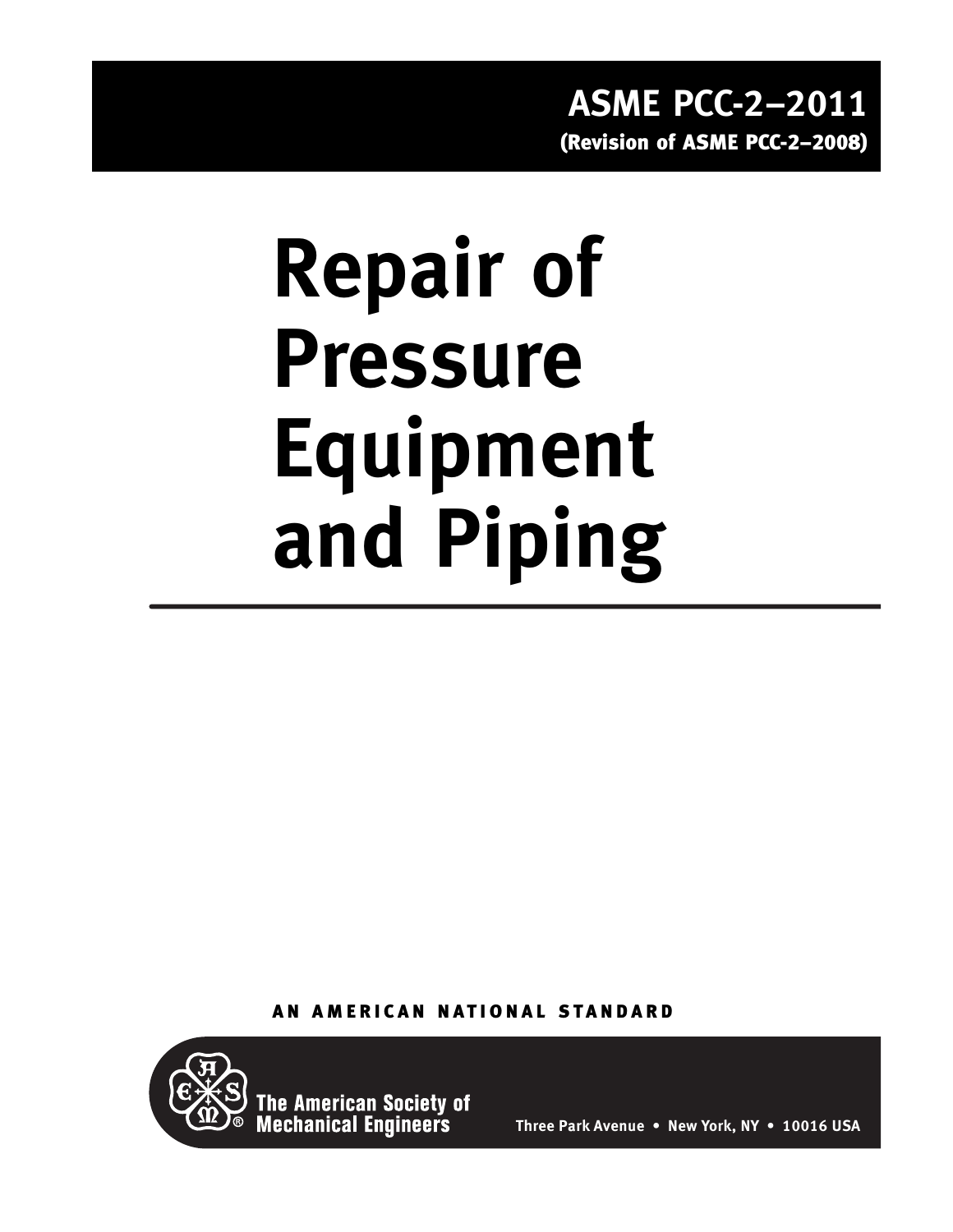This Standard will be revised when the Society approves the issuance of a new edition. This Standard will become effective 6 months after the Date of Issuance. There will be no addenda issued to this edition.

ASME issues written replies to inquiries concerning interpretations of technical aspects of this document. Interpretations are published on the ASME Web site under the Committee Pages at http://cstools.asme.org as they are issued.

ASME is the registered trademark of The American Society of Mechanical Engineers.

This code or standard was developed under procedures accredited as meeting the criteria for American National Standards. The Standards Committee that approved the code or standard was balanced to assure that individuals from competent and concerned interests have had an opportunity to participate. The proposed code or standard was made available for public review and comment that provides an opportunity for additional public input from industry, academia, regulatory agencies, and the public-at-large.

ASME does not "approve," "rate," or "endorse" any item, construction, proprietary device, or activity.

ASME does not take any position with respect to the validity of any patent rights asserted in connection with any items mentioned in this document, and does not undertake to insure anyone utilizing a standard against liability for infringement of any applicable letters patent, nor assumes any such liability. Users of a code or standard are expressly advised that determination of the validity of any such patent rights, and the risk of infringement of such rights, is entirely their own responsibility.

Participation by federal agency representative(s) or person(s) affiliated with industry is not to be interpreted as government or industry endorsement of this code or standard.

ASME accepts responsibility for only those interpretations of this document issued in accordance with the established ASME procedures and policies, which precludes the issuance of interpretations by individuals.

> No part of this document may be reproduced in any form, in an electronic retrieval system or otherwise, without the prior written permission of the publisher.

The American Society of Mechanical Engineers Three Park Avenue, New York, NY 10016-5990

Copyright © 2011 by THE AMERICAN SOCIETY OF MECHANICAL ENGINEERS All rights reserved Printed in U.S.A.